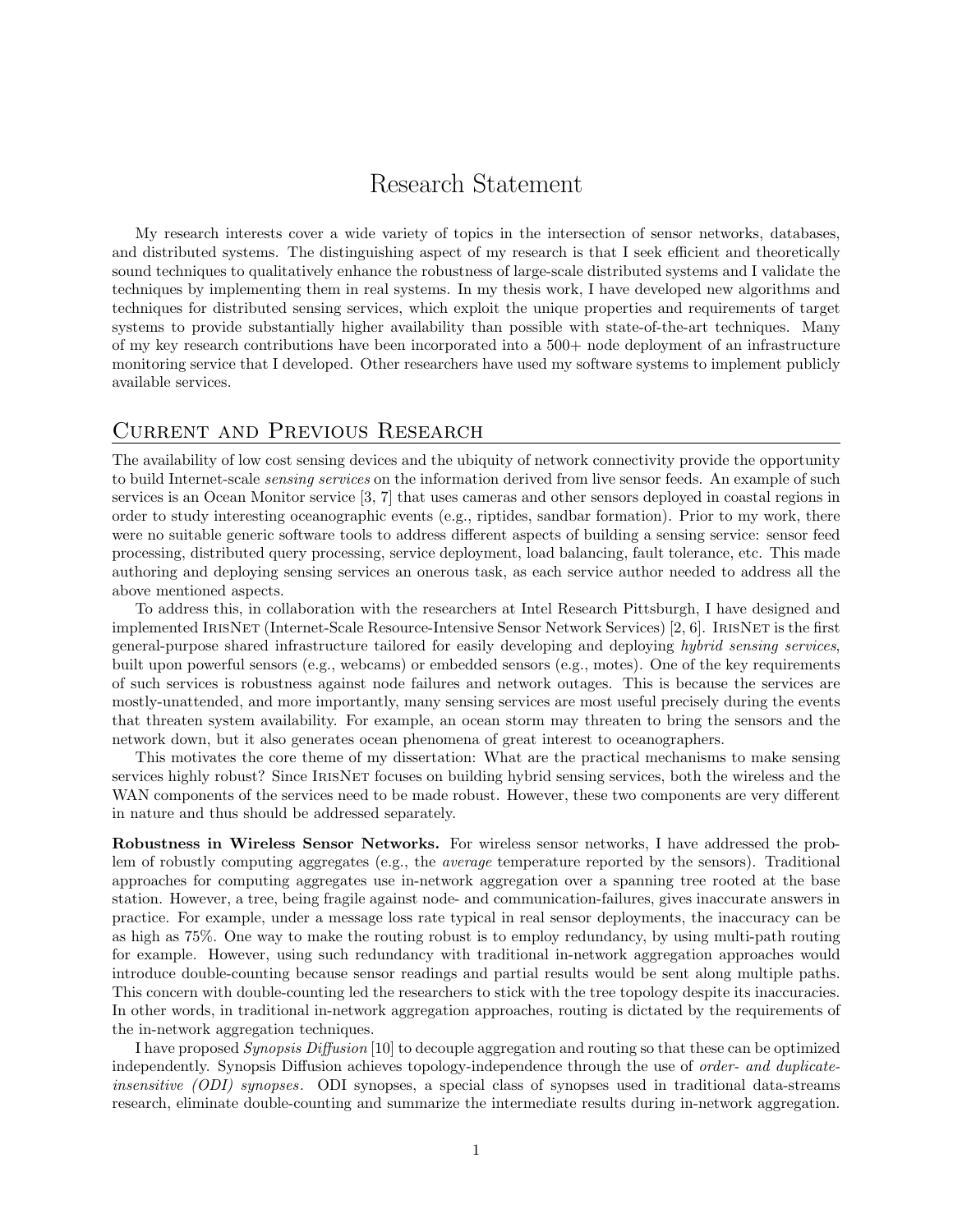This enables the use of a robust aggregation topology. I have shown that Synopsis Diffusion can make the aggregation process significantly more robust against typical node- and communication-failures than traditional approaches, without additional energy overheads. For example, under a typical message loss rate, Synopsis Diffusion can improve the accuracy of aggregation by around 85%. I have also provided novel synopsis diffusion algorithms for (approximately) computing a number of useful aggregates, and surprisingly simple methods to check the correctness and the approximation errors of any Synopsis Diffusion algorithm.

In an extension to this work, I have proposed, formalized, and provided algorithms to construct the Tributary-Delta aggregation scheme [8], a novel approach that combines the advantages of Synopsis Diffusion and traditional tree-based approaches by running them simultaneously in different parts of the network.

Robustness in Wide-area Sensor Networks. For the wide-area components of the hybrid sensing services, I investigated mechanisms to tolerate large-scale correlated failures that are common in today's Internet [12]. Evaluation of traditional robustness techniques like replication and quorum systems make several assumptions (e.g., independent failures) which, as my experience shows [13], do not hold in the current Internet. My research is the first to extensively study correlated failures in large-scale computer systems. I proposed a simple model that captures these correlated failures and used the model for analytical and experimental studies. The results show that correlated failures significantly hurt the effectiveness of traditional robustness mechanisms that assume independent failures. Additionally, correlation results in significantly diminishing availability returns for existing replication techniques.

To mitigate these adverse effects, I incorporated two components into IrisNet: a replication design based on an enhanced version of a recently-proposed quorum system [14] and a load-balancing design based on a novel database fragmentation algorithm. The replication design improves availability at the cost of a small probability of returning stale data, which is tolerable in many sensing services (e.g., oceanographers using the Ocean Monitor service are willing to accept stale data with a small probability, given that it provides service availability even when there are large failures). The load-balancing design exploits unique properties of typical sensing service workloads to significantly reduce the fragmentation time (e.g., to a few minutes compared to several hours with the existing techniques). This enables sensing services to quickly adapt to overload. Evaluation shows that my replication and load-balancing designs are effective in mitigating the negative effects of failure correlation, reducing unavailability by orders of magnitude.

Other IRISNET Research. To enable the vision of IRISNET, I have incorporated the following novel techniques within the IRISNET architecture. I have designed APIs for easily programming common tasks (e.g., data collection) of sensing services and efficient mechanisms for implementing the APIs. To achieve scalability, the APIs enable service-specific processing of sensor data near their sources and computation-sharing across services [11]. In collaboration with other researchers, I have devised mechanisms to automatically and transparently distribute the sensor data among a large number of machines and to process user queries, given in a standard XML query processing language, on that data [4, 5].

To validate the design of IrisNet, I have conducted two live deployments. First, I have collaborated with a group of oceanographers at Oregon State University who are using IRISNET to build the aforementioned Ocean Monitor service [3, 7]. Second, I have used IrisNet to develop IrisLog [1, 9], an infrastructure monitoring service, and deployed it on PlanetLab, an infrastructure currently consisting of 500+ nodes. The service has been operational and publicly available since November 2003. These live deployments have re-confirmed the importance of providing system support for robustness and showed the feasibility and effectiveness of my techniques.

## FUTURE RESEARCH AGENDA

I strongly believe that the key drivers of my research (sensing services, availability of large distributed systems, etc.) are going to be increasingly important over the next decade. To illustrate that, I here present a few examples describing my future research agenda.

Highly Available Distributed Systems. The current trend of systems research suggests an increasing number of large-scale distributed system deployments in near future. At the same time, large-scale failures due to worms and attacks, software bugs, operator mistakes, etc., are becoming unavoidable. As a result,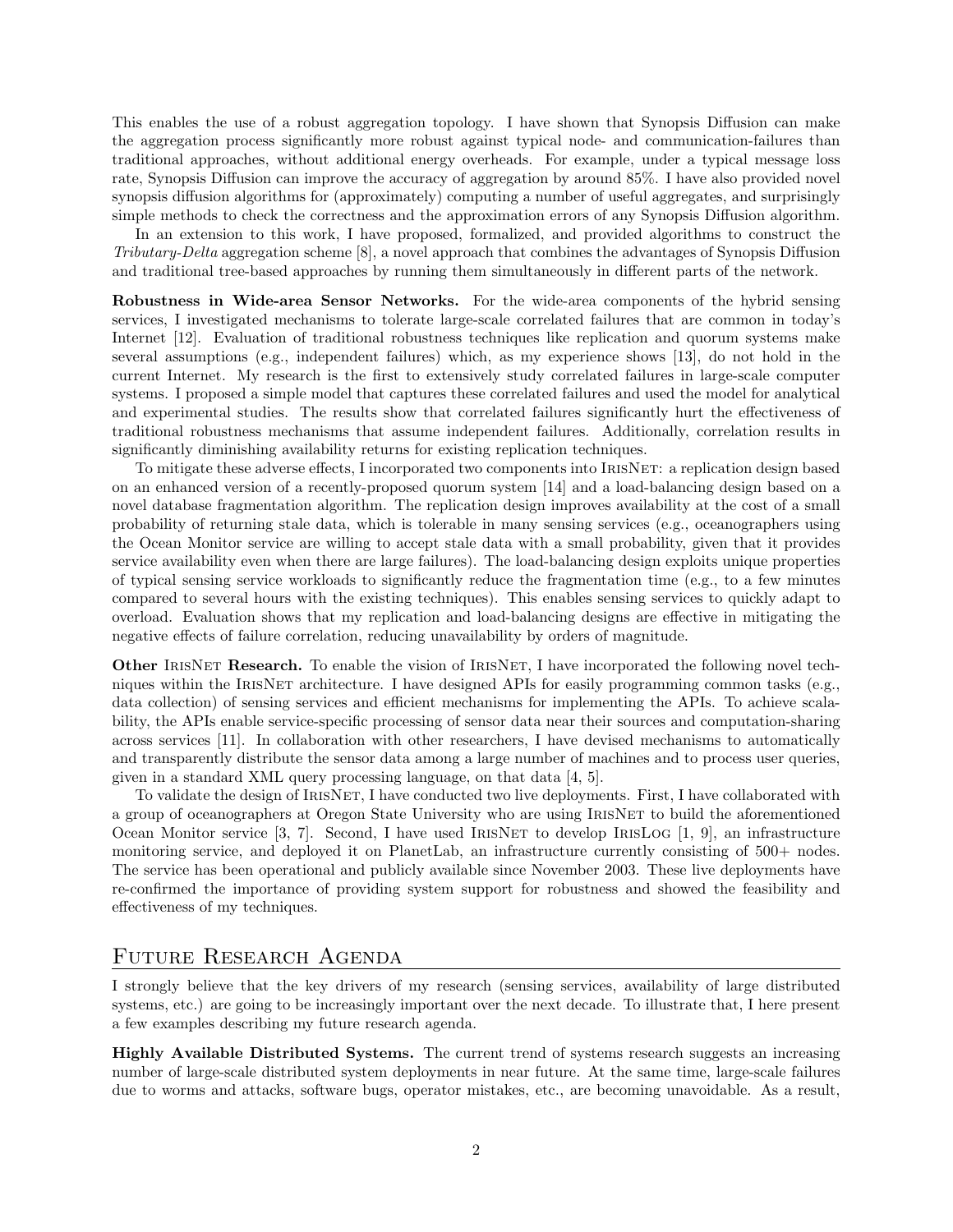computer system availability has become as important as system performance. However, although we can often devise techniques to build high performance systems, we often lack sufficient experience to build highly available (with "five nines" of availability, for example) large distributed systems. To this end, my future research agenda includes the goal of understanding how to build highly available large distributed systems.

In my opinion, the main difficulties in achieving this goal are attributed to the following two facts. First, availability research has so far received little attention compared to performance research. We do not yet have a good understanding of many aspects of failures in real-world distributed systems. For example, we do not yet adequately know the failure patterns in large systems, we do not fully understand the heterogeneity of the failures of different system components, etc. Moreover, we do not understand the impact of system evolution (e.g. due to growth, upgrades, viruses, attacks, etc.) on these properties. We must understand these issues to devise techniques to mask failures. Second, the existing methodology to evaluate the availability of distributed systems is not sufficient. For example, there is no realistic availability workload or benchmark (similar to performance benchmarks used in file systems, for example) that we can use to satisfactorily evaluate new availability techniques. Addressing these deficiencies is extremely challenging since it requires studying large real-world systems for a long period of time.

In the near term, I plan to address some of these issues by collecting and studying failure traces of large distributed systems, analyzing the traces by using tools like statistical learning theory, investigating new robustness techniques (e.g., exploiting heterogeneity of the system components), and evaluating them by implementation in real systems.

Hybrid Sensing and Actuation Systems. I believe that distributed sensing and actuation systems, like IRISNET, will be increasingly common in near future. I envision a *world-wide sensor web* in which users can query and manipulate, as a single unit, thousands or even millions of widely distributed, heterogenous sensors and actuators. Building such complex systems requires addressing a large number of systems and algorithmic issues, only a small number of which I have addressed in my research. There remains many important but mostly-unexplored issues including the synergy between wide-area distributed systems and traditional mote-like embedded sensor systems (e.g., what is the right architecture of the gateway that connects these two systems?), distributed triggers and actuators (e.g., how to efficiently coordinate multiple actuators or to resolve conflicting actuation?), heterogeneity (e.g., given a distributed task, how does the system break it down to run within the resource constraints of different components?), sensing and actuation cost (e.g., how can the system enable users to specify the cost of a task?), privacy (e.g., how can the system protect sensitive information from the unauthorized users?), etc. Understanding these issues, crucial for the sensor web to be as useful and easily accessible as the WWW, will be a big challenge.

Another area where sensing and actuation will emerge as useful primitives is general distributed systems. Large systems will increasingly employ *software sensors* and *software actuators* that the systems themselves or the human operators can use to monitor the status or to control the behavior of different components of the systems. I believe that ideas from Synopsis Diffusion can be useful in this context. However, this would require addressing additional challenges including supporting distributed triggers, providing well-defined semantics of answers under system dynamics, finding novel aggregation algorithms, etc. We still do not know how to correctly and efficiently compute many useful aggregates (e.g., finding the distribution of the occurrences of events, computing isobars) in the Synopsis Diffusion framework. The data-streams community has explored how to compute many such aggregates, but only in duplicate-sensitive or centralized ways. I plan to leverage my theoretical results to guide algorithm design, by extending existing data-streaming algorithms or by devising novel algorithms for the Synopsis Diffusion framework.

Exploring Other Distributed Systems. The techniques I have developed in my research exploit the fact that typical sensing services can tolerate some inconsistency and approximate answers. Looking further out, there are opportunities to apply some of the lessons from my research to other domains. For example, P2P applications are expected to tolerate small data inconsistency or to accept approximate answers since, as shown by other researchers, achieving strict consistency or exact answers under the high dynamics of a P2P system would incur prohibitively large overheads. In the near-term, I plan to investigate how effective my techniques are in a typical P2P system. However, the rapid node join and leave rates of a typical P2P system would have significant side-effects on the convergence and overheads of the techniques. Addressing them effectively will be challenging.